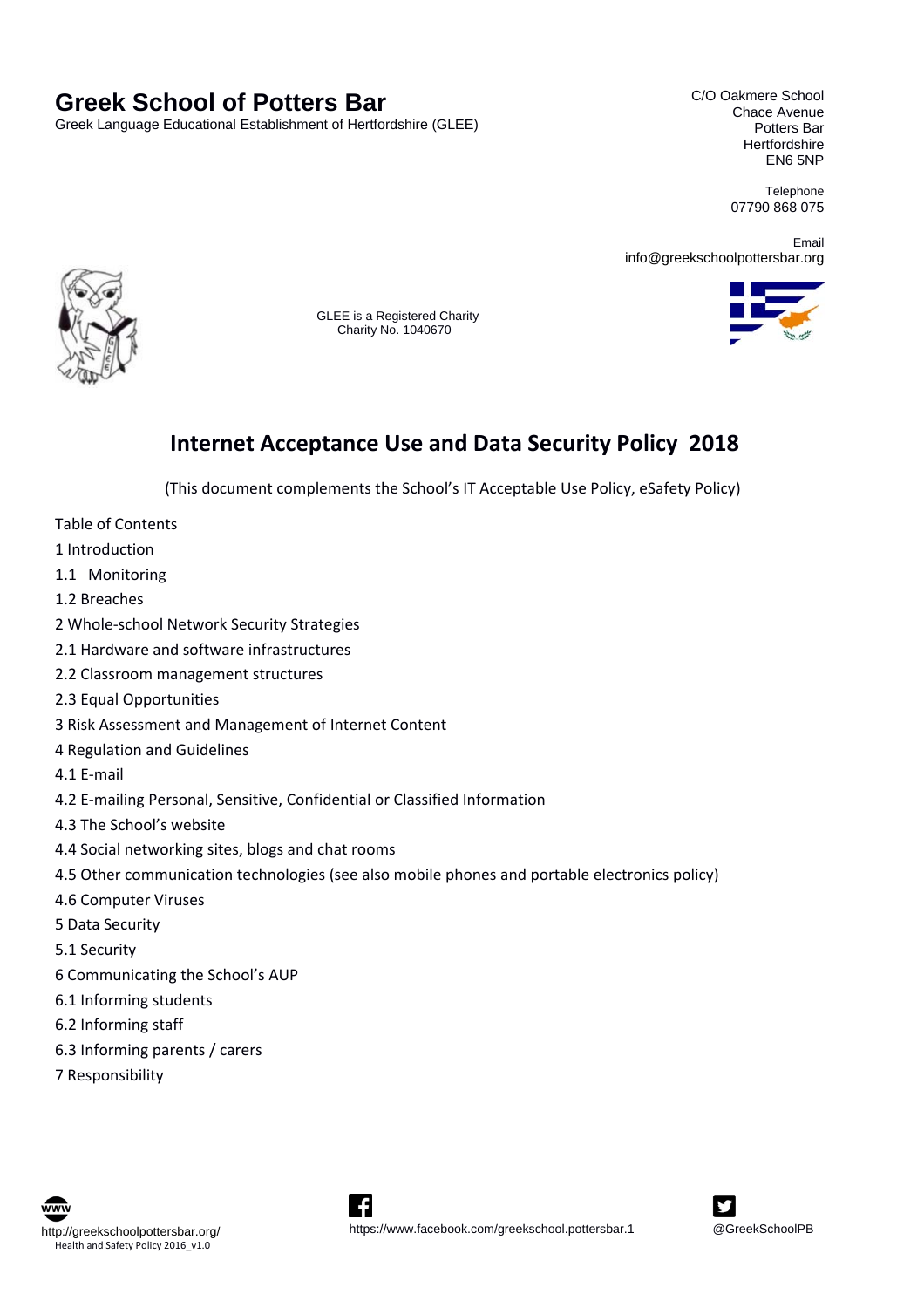#### **1.0 Introduction**

The Internet, in many guises, offers extensive potential to our educational endeavours. The Governing Body endorses and encourages the widespread use of Information Technology in learning and teaching. The main reason that the School provides Internet access to our staff and students is to promote educational excellence by facilitating resource sharing, innovation, and communication. However, for both students and staff, Internet access at school is a privilege and not an entitlement. The Governing Body will not object to the reasonable use of IT systems for personal activities or recreational purposes.  It must be for staff to use their common sense as to what is reasonable and if they are in any doubt to seek guidance from the Head Teacher.  Activities such as gaming or online gambling are considered inappropriate and as such could lead to disciplinary action. Unfortunately there is the possibility that students will encounter inappropriate material on the Internet. The School will actively take all reasonable precautions to restrict student access to both undesirable and illegal material. Teaching staff are responsible for guiding students in their on-line activities, by providing clear objectives for Internet use.  Teaching staff will also ensure that students are aware of what is regarded as acceptable and responsible use of the Internet.  The main goal is to utilise Internet access to enrich and extend those learning activities that reflect the curriculum requirements and the age and maturity of the students.

#### **1.1   Monitoring**

ICT authorised staff may monitor, intercept, access, inspect, record and disclose telephone calls, e‐mails, instant messaging, internet/intranet use and any other electronic communications (data, voice or image) involving its employees, members or contractors, without consent, to the extent permitted by law.  This may be to confirm or obtain School business related information; to confirm or investigate compliance with School policies, standards and procedures; to ensure the effective operation of School ICT; for quality control or training purposes; to comply with a Subject Access Request under the Data Protection Act 2000, or to prevent or detect crime.  

ICT authorised staff may, without prior notice, access the e‐mail or voice‐mail account where applicable, of someone who is absent in order to deal with any business-related issues retained on that account.

Please note that personal communications using School ICT may be unavoidably included in any business communications that are monitored, intercepted and/or recorded.  

#### **1.2 Breaches**

A breach or suspected breach of policy by a School employee, member, contractor or pupil may result in the temporary or permanent withdrawal of School ICT hardware, software or services from the offending individual.  

Any policy breach is grounds for disciplinary action in accordance with the School Disciplinary Procedure.    

Policy breaches may also lead to criminal or civil proceedings.  

2 Whole‐school Network Security Strategies

The School's computer network security systems are reviewed regularly. All access to the School network requires entry of a recognised username and password.   Staff, members and students must log out after every network session and must not disclose these details to anyone, nor try to use any other person's username/password.  No user must access, copy, remove or otherwise alter any other user's files, without their express permission.

The School may monitor usage of IT systems, email and other digital communications to ensure they are being used in a responsible manner, to ensure there is no risk to users' safety or to the safety and security of the IT systems.

The School has the responsibility to provide safe and secure access to technologies. When using personal handheld/external devices (including PDAs, laptops, mobile phones, USB devices) in school, users will follow the





http://greekschoolpottersbar.org/ https://www.facebook.com/greekschool.pottersbar.1 @GreekSchoolPB

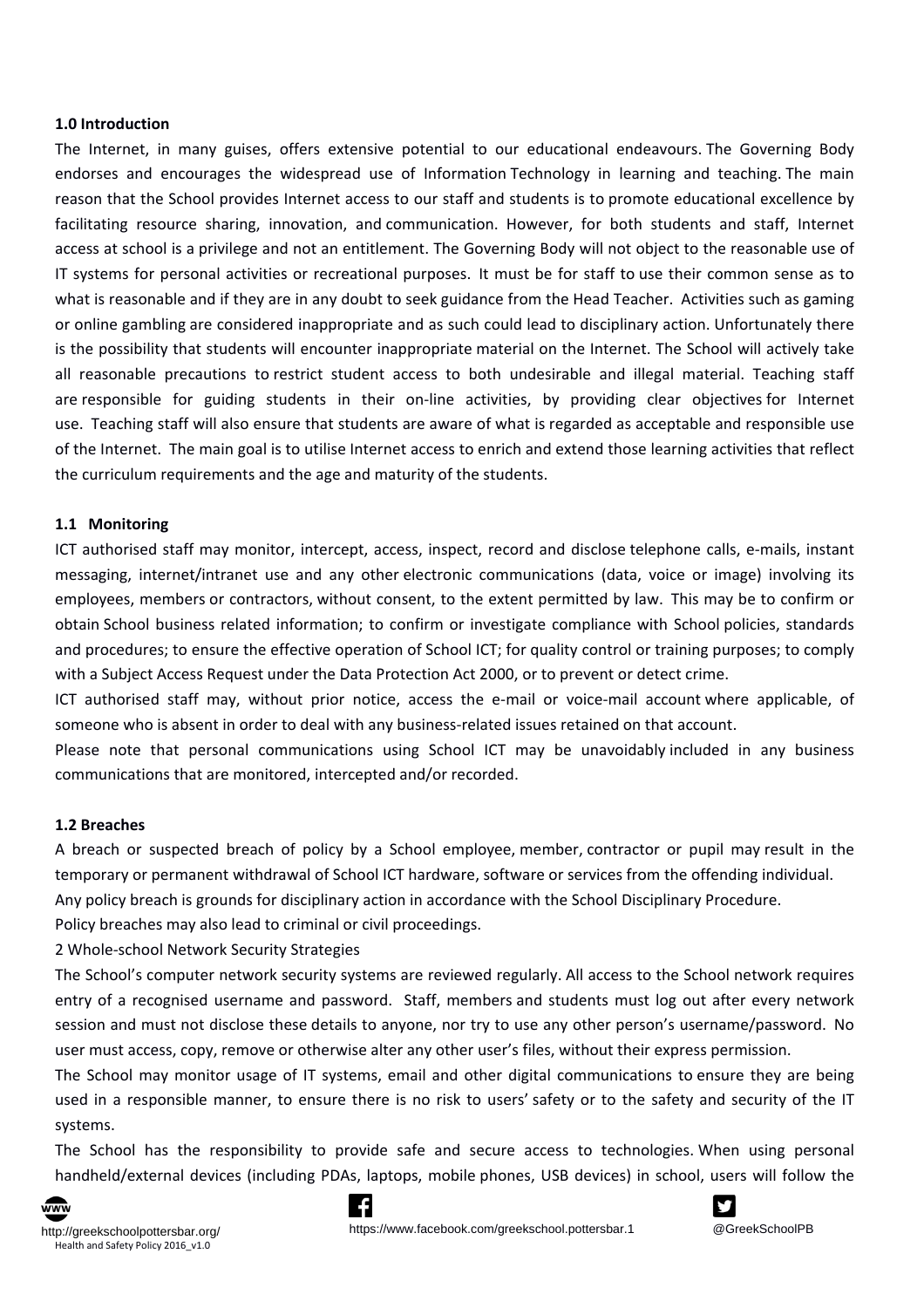rules set out in this policy, as well as any additional rules set by the School about such use.  Any such devices must be protected by up-to-date anti-virus software and free from viruses.

## **2.1 Hardware and software infrastructures**

The School uses the following strategies to reduce risks associated with the Internet:

- Proxy server in conjunction with a web management system
- Client Server network in conjunction with an information and web management system
- Filtering software
- Firewall

The School uses virus protection which is updated regularly.  However, files downloaded (e.g. images or software) from the Internet - or the opening of email attachments - from anywhere other than well-trusted sources can be a cause of virus infection.  Infection of the School's IT systems, either intentionally, or through neglect of reasonable care could lead to disciplinary action.

The School uses software which actively monitors user input and flags any inappropriate content regardless of what software staff and students are using. This is monitored by ICT authorised staff and violations are forwarded to appropriate Governing Body members.  

### **2.2 Classroom management structures**

Computers are positioned in such a way that monitors are easily observed by teaching staff or monitored via classroom control software.

# **2.3 Equal Opportunities**

Pupils with Additional Needs

The school endeavours to create a consistent message with parents for all pupils and this in turn should aid establishment and future development of the schools' eSafety rules.

However, staff are aware that some pupils may require additional teaching including reminders, prompts and further explanation to reinforce their existing knowledge and understanding of eSafety issues.   

Where a pupil has poor social understanding, careful consideration is given to group interactions when raising awareness of eSafety.  Internet activities are planned and well managed for these children and young people.

# **3 Risk Assessment and Management of Internet Content**

All students are taught effective online research techniques.  These include:

- Ensuring the validity, currency and origins of the information accessed or received;
- Using alternative sources of information for comparison purposes;
- Identifying an author's name, date of revision of the materials, and
- possible other links to the site;
- Respecting copyright and intellectual property rights.

When using the internet in a professional, educational or school sanctioned personal capacity, permission must be obtained to use the original work of others.  Copyrighted, material must not be copied, downloaded or distributed.  In conjunction with the data protection policy, staff, member and student data will be kept private and confidential, except where it is required by law or by school policy to disclose such information to an appropriate authority.

Staff and students will be made aware of the risks to which they may be exposed while on the Internet.   They will be shown how to recognise and avoid the negative areas of the Internet such as pornography, violence, racism,



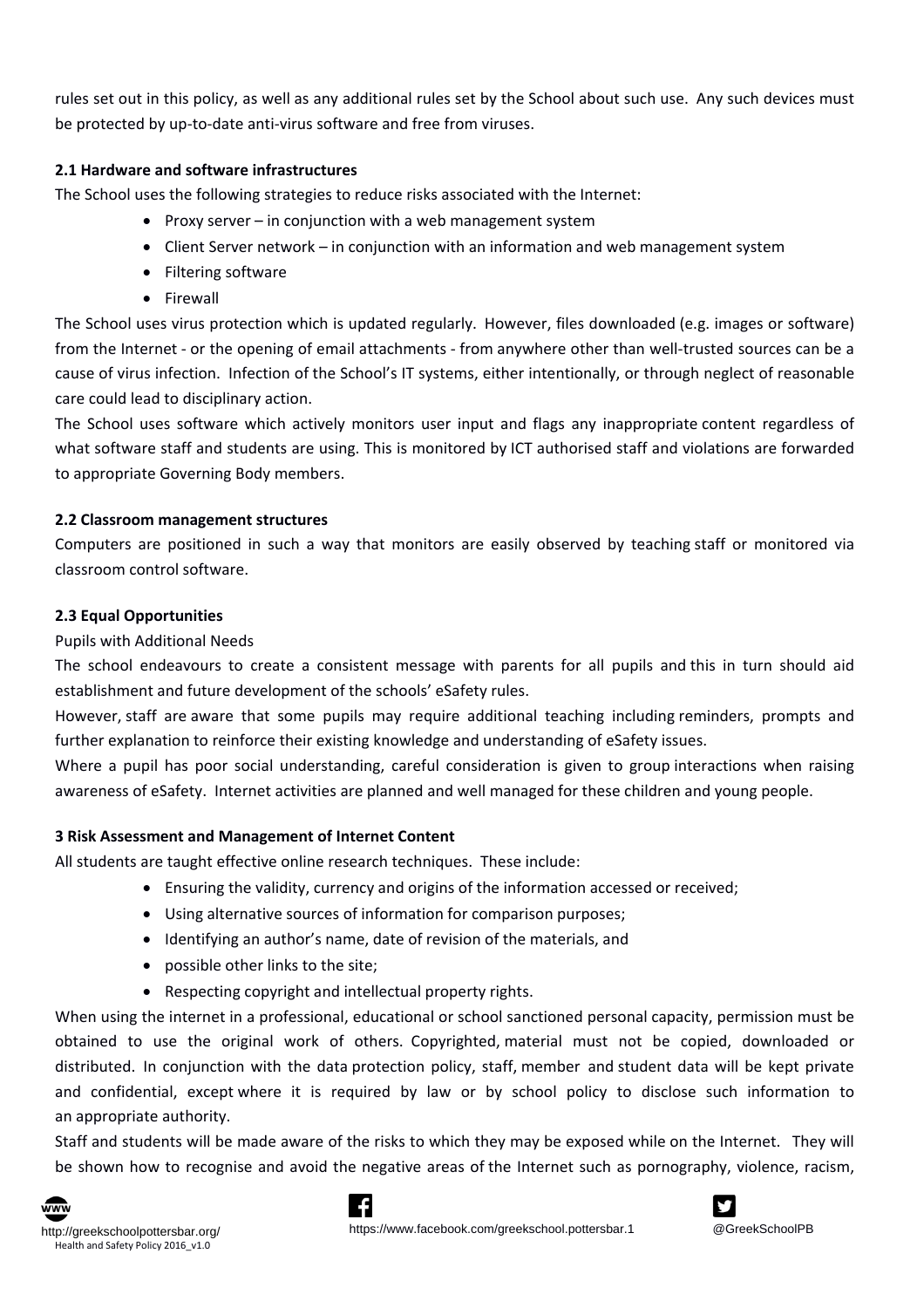extremism and exploitation of children.  However, if they encounter such material they will know that they should report the incident to the nearest teacher or a member of the Governing Body who will deal with it according to the School Internet Acceptance Usage Policy.  Materials which are illegal, inappropriate or which may cause distress to others must not be uploaded, downloaded or accessed.

### **4 Regulation and Guidelines**

The School's Internet access incorporates a filtering system, as well as pre-filtered content via Hertfordshire County Council provision to block inappropriate websites.  The filtering system used on the School network aims to achieve the following:

- Block access to inappropriate sites
- Dynamically filter the content of web pages or web searches for unsuitable words.
- A rating system is used to rate web pages for inappropriate content and that the web browsers are set to reject these pages.

The Oakmere School's Network Manager regularly assesses the effectiveness of the filtering system.  The School will immediately report the details of any inappropriate or illegal Internet material found to Oakmere School's Network Manager.

#### **4.1 E‐mail**

The school gives the governing body access to the school's central email account to use for all school business as a work based tool. This is to protect members, minimise the risk of receiving unsolicited or malicious e-mails and avoids the risk of personal profile information being revealed.

- Under no circumstances should members contact pupils, parents or conduct any school business using personal email addresses;
- Members and staff sending e‐mails to external organisations, parents or pupils must be checked carefully before sending, in the same way as a letter written on school headed paper. Members and staff are advised to cc. the Head Teacher, Chairman or designated accountable person where appropriate.

The School may use an e-mail distribution list to send messages to selected groups of users, with appropriate permissions to stop students sending emails to groups. This can be achieved and is not limited to the use of the BCC method in the email.

Students should not reveal their own or other people's personal details, such as addresses or telephone numbers or arrange to meet someone outside school via any School network.

Users should not open any attachments to e‐mails, unless the source is known and trusted, due to the risk of the attachment containing viruses or other harmful programs.

E‐mail must not be used to propagate offensive or inappropriate material in any way, even if such material was not sourced from the School's systems.  This includes 'spam' messages whereby multiple unsolicited messages or unwanted material are sent in an effort to congest a recipient's mailbox or to harass or stalk the recipient. Students should immediately report any offensive e-mails that they receive to a member of staff or Governing Body member.

E‐mails created or received as part of your School role will be subject to disclosure in response to a request for information under the Freedom of Information Act 2000. You must therefore actively manage your e-mail account.

### **4.2   e‐mailing Personal, Sensitive, Confidential or Classified Information**



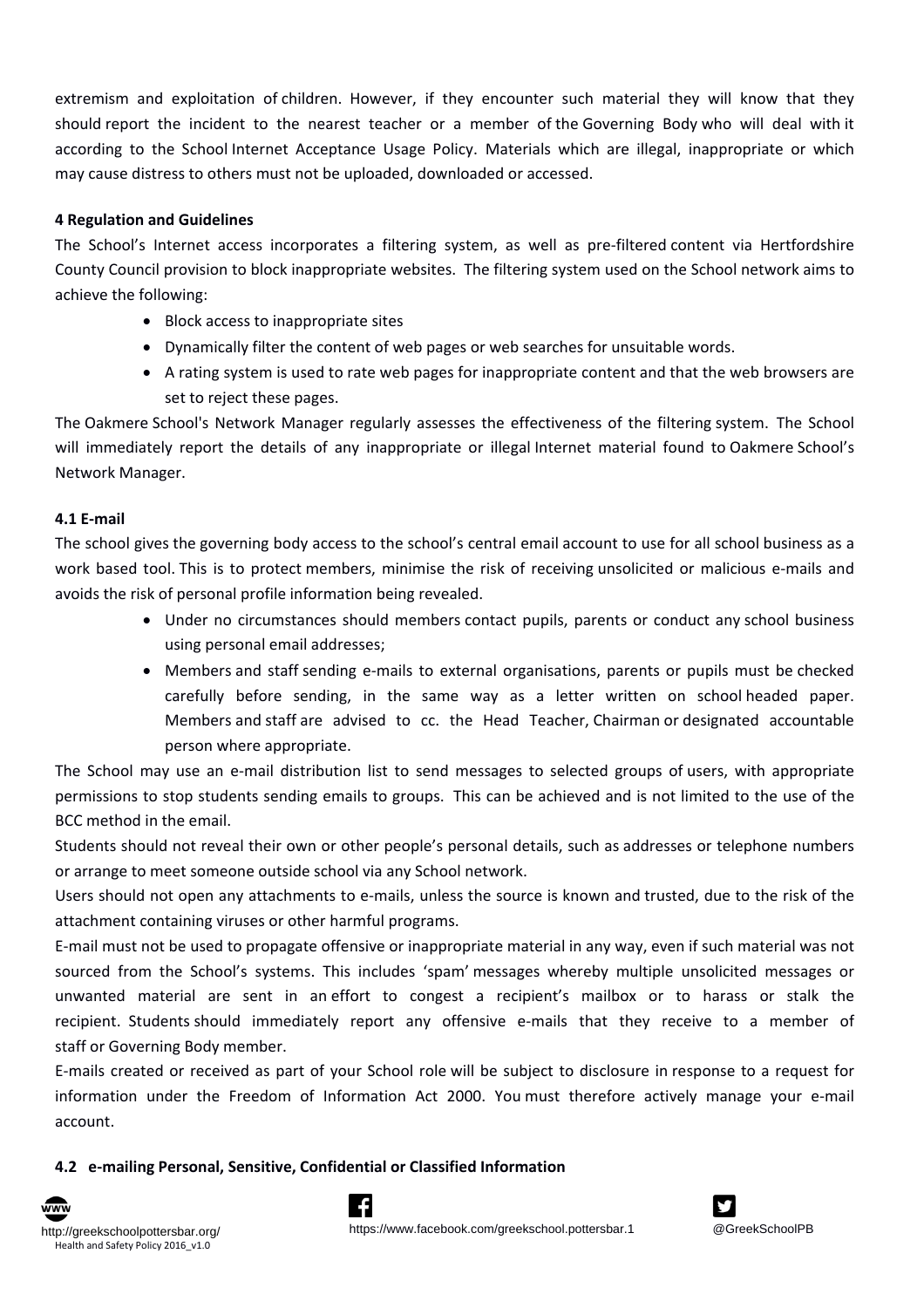Assess whether the information can be transmitted by other secure means before using e-mail - e-mailing confidential data is not recommended and should be avoided where possible.

- The use of Hotmail, BTInternet, AOL or any other Internet based webmail service for sending email containing sensitive information is not permitted
- Where your conclusion is that e-mail must be used to transmit such data:
- Obtain express consent from the Chairman or Head Teacher to provide the information by e‐mail;

■ Exercise caution when sending the e-mail and always follow these checks before releasing the email:

- Verify the details, including accurate e-mail address, of any intended recipient of the information;
- Verify (by phoning) the details of a requestor before responding to e‐mail requests for information;
- Do not copy or forward the e-mail to any more recipients than is absolutely necessary;
- Do not send the information to any person whose details you have been unable to separately verify (usually by phone);
- Send the information as an encrypted document attached to an e-mail;
- Provide the encryption key or password by a separate contact with the recipient(s);
- Do not identify such information in the subject line of any e-mail;
- Request confirmation of safe receipt.

In exceptional circumstances, the Hertfordshire County Council makes provision for secure data transfers to specific external agencies when using the Oakmere School's network.  Such arrangements are currently in place with:

- Hertfordshire Constabulary
- Hertfordshire Partnership Trust

# **4.3 The School's website**

All content on the website is copyright of the School. It must not be copied or reproduced without express permission in writing from The Chairman. The School is not responsible for content of external websites, even if links are provided to those sites.

The School will not associate a photograph of a pupil with their name.  Students' names may be published on the site and the School may publish photographs containing their image, but it will never be possible to identify a child's name from the photograph without the express permission of the parent/carer being sought.

# **4.4 Social networking sites, blogs and chat rooms**

Use of external resources (such as blogs and social networking sites) must be undertaken with planning and care with regard to the age of students and the suitability of the site, to ensure that the privacy of students is not compromised, and that students are not exposed to bullying. It is also the responsibility of the teacher to moderate material placed online if the facility is provided as a school resource.  If the teacher is in any doubt as to the appropriateness of such use they should consult The Head Teacher in the first instance and/or a member of the Governing body.

# **4.5 Other communication technologies (see also mobile phones and portable electronics policy)**

Students are not allowed to use mobile devices during lessons or formal school time, unless given express permission from a member of staff.  The use of any personal handheld/external devices (whether for music, data storage, or communication) is at the discretion of the teacher in charge.  It is forbidden to send abusive or otherwise inappropriate text messages.  Personal equipment should not be used to record sound or images unless





http://greekschoolpottersbar.org/ https://www.facebook.com/greekschool.pottersbar.1 @GreekSchoolPB

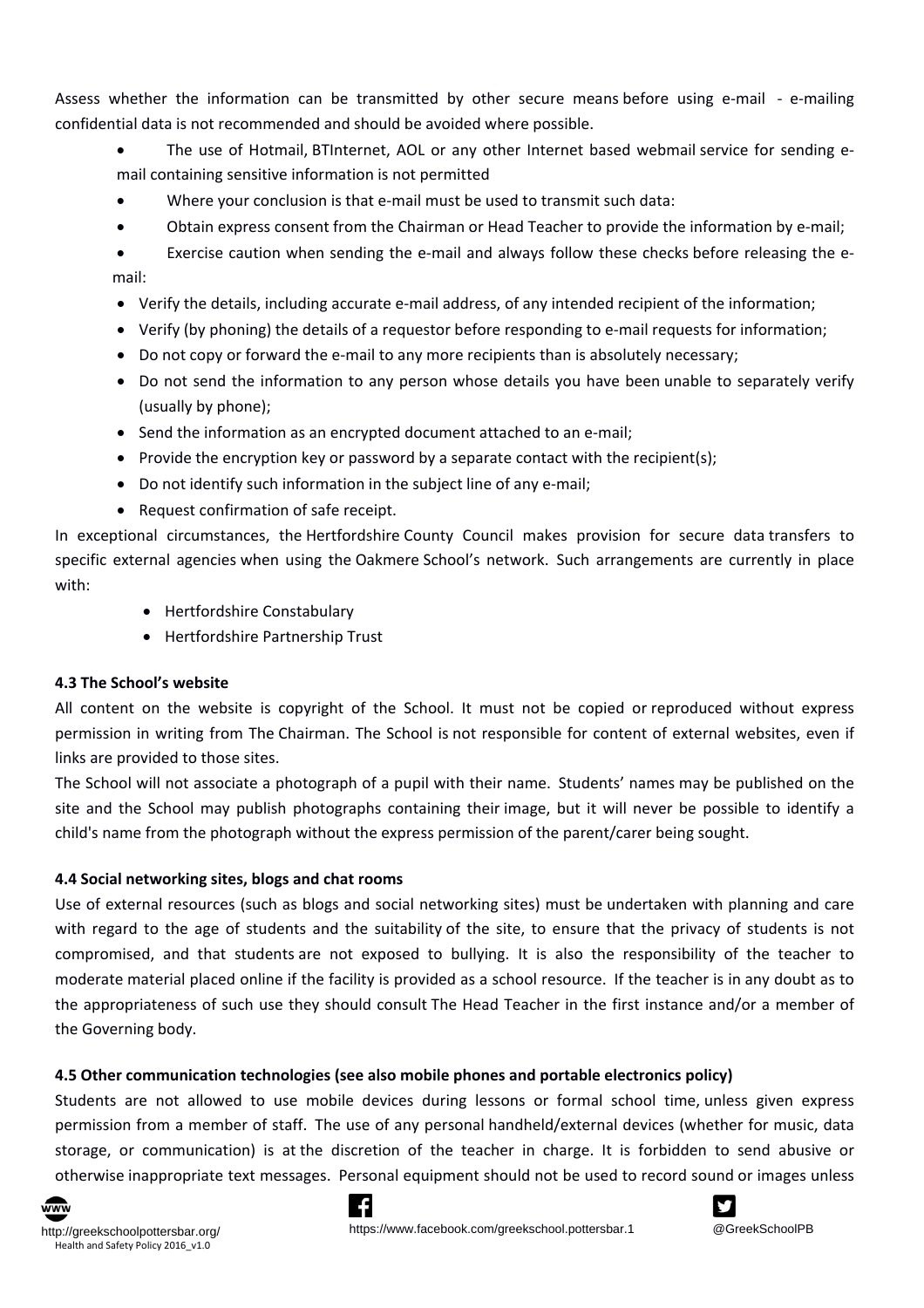prior permission has been given.  Staff must not engage in any online activity that may compromise their professional responsibilities.

For their own protection, staff and members of the Governing Body should only communicate with students and parents/carers using school systems.  Use of personal communication systems could be misconstrued.

## **4.6 Computer Viruses**

All files downloaded from the Internet, received via e-mail or on removable media must be checked for any viruses using appropriate anti‐virus software before using them.

Never interfere with any anti‐virus software installed on school ICT equipment that you use.

If you suspect there may be a virus on any school ICT equipment, stop using the equipment and contact a member of the Governing Body immediately. The Governing Body will advise you what actions to take and be responsible for advising others that need to know.

### **5 Data Security**

The accessing and appropriate use of school data is something that the school takes very seriously. The guidance documents are listed below:

- Head Teacher's Guidance Data Security in Schools Dos and Don'ts
- Network Manager/MIS Administrator Data Security in Schools
- Staff Guidance Data Security in Schools Dos and Don'ts
- Data Security in Schools ‐ Dos and Don'ts

The Head Teacher, Chairman of the Governing Body and Secretary documents contain advice about identifying information assets including a brief outline of the school policy that can be displayed at appropriate sites within the school or handed to visitors or guests.

# **5.1 Security**

The School gives relevant staff access to its Management Information System, with a unique ID and password. It is the responsibility of everyone to keep passwords secure.

Staff are aware of their responsibility when accessing school data and have been issued with the relevant guidance documents and the Policy for ICT Acceptable Use.

Staff keep all school related data secure. This includes all personal, sensitive, confidential or classified data.

Staff should avoid leaving any portable or mobile ICT equipment or removable storage media in unattended vehicles. Where this is not possible, keep it locked out of sight.

Staff should always carry portable and mobile ICT equipment or removable media as hand luggage, and keep it under their control at all times.

It is the responsibility of individual staff to ensure the security of any personal, sensitive, confidential and classified information contained in documents faxed, copied, scanned or printed. This is particularly important when shared printers (multi‐function print, fax, scan and copiers) are used.

# **5.2 Disposal of Redundant ICT Equipment**

All redundant ICT equipment will be disposed of through an authorised agency.  This should include a written receipt for the item including an acceptance of responsibility for the destruction of any personal data. Disposal of any ICT equipment will conform to:

The Waste Electrical and Electronic Equipment Regulations 2006

Lf.

The Waste Electrical and Electronic Equipment (Amendment) Regulations 2007